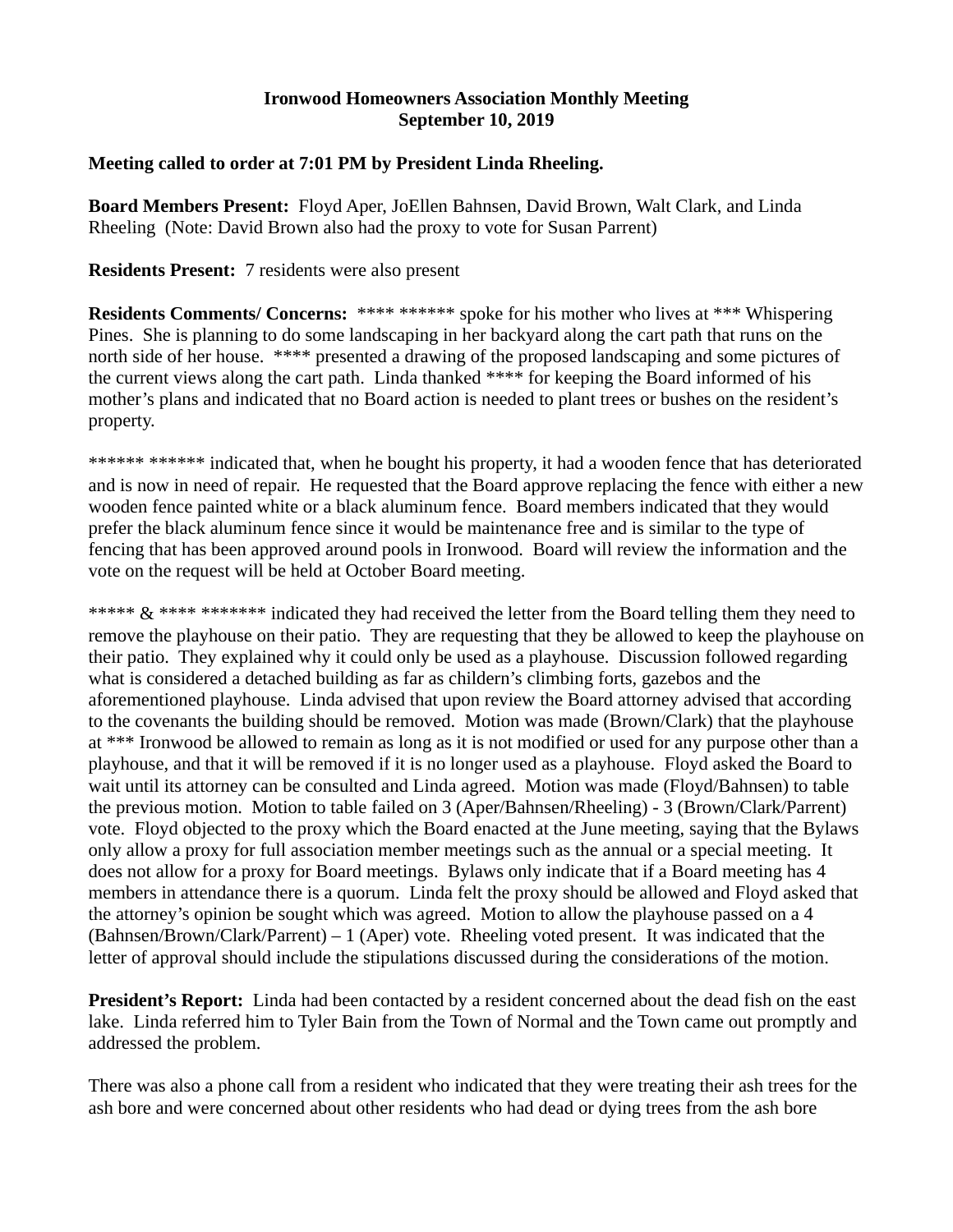reinfecting their trees. Linda indicated that she was not sure what the Board could do, especially with trees that were still alive, but that the Board would continue to monitor the situation.

Jim Schimdt has done a report regarding Town speed patrols (which were requested by a resident) in the neighborhood. In general, the police found that the cars are not speeding, but doing the speed limit.

A resident contacted Jim about the poor job the Town was doing in mowing the dams along Northtown Road. Jim talked to the Town, and it appears the issue has been resolved.

A question of fishing in the east and west lakes had previously been raised. An employee of the Town had indicated that no boating or swimming was allowed, but that people could fish in the lakes. The question now is why are there "No Fishing" and "No Trespassing" signs posted on the berms if the Town allows fishing?

A resident asked about speed bumps in Ironwood and Linda told him the Town had indicated they were not an option. Resident said they knew of another subdivision in Normal which bought portable speed bumps and put them down in the summer and takes them up in the winter. Linda has asked the Town about this and is waiting for a reply.

**Vice President Report:** Floyd indicated that the resident at \*\*\* Whispering Pines has cleaned up his yard.

Floyd also received a question from a realtor about whether Ironwood allows above ground pools. He told the realtor that there is nothing in the covenants about above ground pools, but that the Board tries to discourage them.

**Secretary's Report:** The minutes of August 13, 2019 were presented. Motion was made and seconded (Aper/Clark) to approve the corrected minutes of the August 13, 2019 meeting. Motion carried.

**Treasurer's Report:** Beginning balance as of 8/13/2019 was \$18,018.40, deposits of \$227.59 from dues and bank refund minus expenditures of \$4,210.61 leaves a balance of \$14,035,38 as of 9/10/2019. Report was received and filed.

There are still 5 properties with 2019 dues outstanding.

Current bank statement was reviewed by Board members.

**Beautification Report:** Walt has some ideas to discuss with LKM. There are some gaps in the trees on the west berm. He needs to discuss, with LKM, options for planting some new trees in those gaps. No resident has come forward and agreed to water the new trees so this would be included in developing the contract with LKM. He may have a proposal to present at the October meeting for work to be done next spring.

**Communications Report:** August unique visitors and total number of visits to the ihoa.org website remain approximately the same as the yearly averages for those categories.

A total of 99 newsletters covering September, October and November were mailed out on August  $30<sup>th</sup>$ . A total of 568 newsletters were emailed to residents. The next newsletter will be on December 1<sup>st</sup> and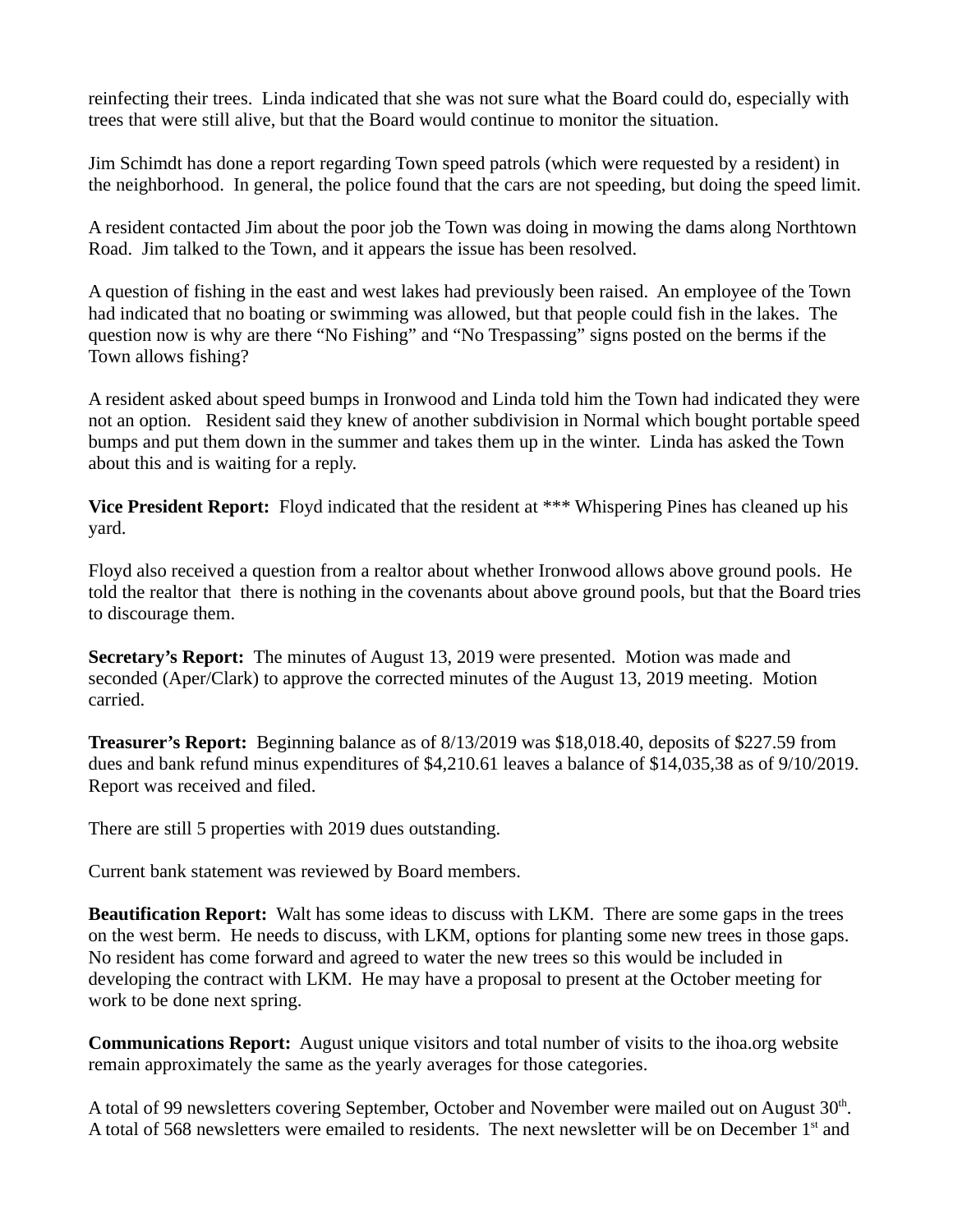cover the months of December, January and February. The deadline for submitting articles for that newsletter will be Wednesday, November 20<sup>th</sup>.

**Covenant's Report:** Susan reported that she has mailed out 13 letters this month. 3 of the letters were  $2<sup>nd</sup>$  letters.

Letters regarding bins visible from the street were sent to \*\*\*\* Ironwood, \*\*\* Ironwood ( $2<sup>nd</sup>$  letter), \*\*\*\* Foxwood (all now removed), \*\*\*\* and \*\*\* Ironwood (still visible).

Letters regarding landscaping issues were sent to \*\*\*\* Ironwood, \*\*\* Ironwood, \*\*\* Whispering Pines, \*\*\* Whispering Pines, \*\*\*\* Bramblewood (some work has been done on all of these) and \*\*\*\* Claremont (house has sold, still needs work).

A 2<sup>nd</sup> letter sent to \*\*\*\* Foxwood regarding trailer. Still parked outside most mornings or evenings.

Letter sent to \*\*\* Ironwood regarding missing column on porch. Column still missing.

 $A$  2<sup>nd</sup> letter sent to \*\*\* Ironwood regarding playhouse. Received email from owners requesting permission to keep playhouse on their patio.

Susan indicated that she has not sent letters yet, but is watching the following addresses for problems indicated. Bins visible at \*\*\*\*, \*\*\*\*, \*\*\*\*, \*\*\*\* Ironwood; issues with trailers at \*\*\*\*, \*\*\*\* and \*\*\*\* Ironwood, \*\*\*\* Bramblewood and \*\*\*\* Foxwood. Various items stored outside in yard at \*\*\*\* Ironwood. Siding repair at \*\*\* Northridge.

Justin O'Neill from the Town of Normal has sent a letter to \*\*\*\* Ironwood regarding bins. The bins are now on the west side of the house which meets Town of Normal requirements, but are visible from the street as you approach from the west which does not meet covenant requirements. A lawnmower, ladder and other items are stored outside either on the west side or south side (back) of the house.

Justin went by \*\*\*\* Ironwood and indicated that, except for a couple of spots, the yard is generally in compliance with Town code. It is not enough that he would authorize their contractor to enter the property to trim it. He has sent a 2<sup>nd</sup> letter and is waiting for a reply. Susan told Justin that the Board would continue to monitor the situation.

Justin went by \*\*\*\* Ironwood and the trailer was not there. He indicated that he could send a letter, but that each time the trailer is moved, he has to start the process over so it would be very difficult to enforce. Susan indicated to Justin that the Board would handle this issue and needs to decide whether to send a letter. The Board agrees that Susan should send a letter regarding the trailer.

Justin indicated that he had the same situation at \*\*\*\* Foxwood as he had at \*\*\*\* Ironwood. Justin could send a letter regarding the Town's regulations for storage of trailers, but unless the trailer is never moved, he cannot do much more. Susan told him that the Board will work to resolve this issue at this time. A 2<sup>nd</sup> letter has been sent regarding the trailer, so the Board needs to decide whether to involve the lawyer after September  $28<sup>th</sup>$  if the trailer continues to be parked there overnight.

Justin spoke with Troy from the Town regarding the pool at \*\*\*\* Bramblewood. If the pool has less then 25 inches of water in it and the sides are constructed of a non-rigid material, it is in compliance. The pool has been taken down for the winter.